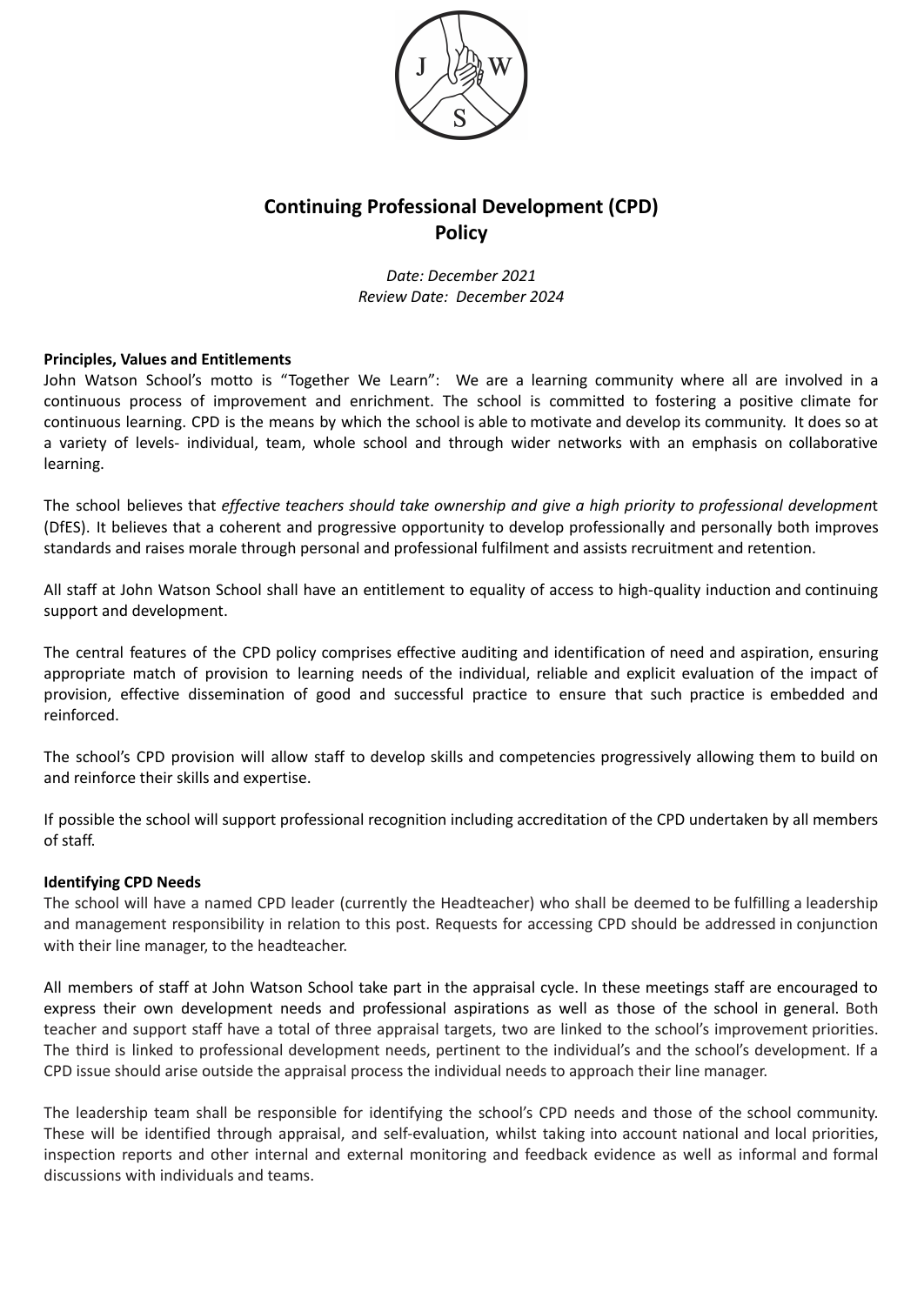

The headteacher and Governing Body will consider the main CPD priorities and the likely budgetary implications of addressing these needs.

CPD issues will be discussed at Governing Body meetings and be included as part of the head teacher's report.

The Headteacher shall provide and update details of the range of opportunities available and be responsible for communicating relevant opportunities to appropriate staff. The information will be kept updated and made accessible and available to the school community.

The school will have systems and opportunities for teams and the whole school to discuss and feed to the leadership team details of priorities and methods including the use of the school training days.

#### **CPD Provision**

The opportunities available will reflect the Code of Practice produced by the DfES:

- meet identified individual, school or national development priorities
- based on good practice in development activity and in teaching and learning
- help raise standards of pupils' achievements
- respect cultural diversity
- be provided by those with the necessary experience, expertise and skills
- be planned systematically and follow the agreed programme except when dealing with emerging issues
- be based on current research and inspection evidence
- make effective use of resources
- be provided in accommodation which is fit for purpose with appropriate equipment
- provide value for money
- have effective monitoring and evaluation systems including seeking out and acting on user feedback to inform the quality of provision.

The school will support a wide portfolio of CPD approaches identified according to Best Value principles and which reflect the learning effectiveness of the participants. These may include:

- in-school training using the expertise available within the school and collaborative activity, (e.g. collaborative teaching, planning and assessment, classroom observation, existing expertise, peer evaluation, collaborative enquiry and problem-solving, modelling)
- coaching and mentoring and engaging in a learning conversation
- accessing an external consultant/adviser or relevant expert such as an Advanced Skills Teacher
- team teaching, model or demonstration lessons
- collecting and collating pupil feedback, data and outcomes
- attendance at a lecture, course or conference
- school visits to observe or participate in good and successful practice
- postgraduate professional development and other qualifications from higher educational institutions and other forms of professional recognition and qualifications such as NVQs, Higher Level Teaching Assistants, NCSL programmes
- research opportunities
- distance learning, (e.g. relevant resources such as educational journals and publications, training videos,)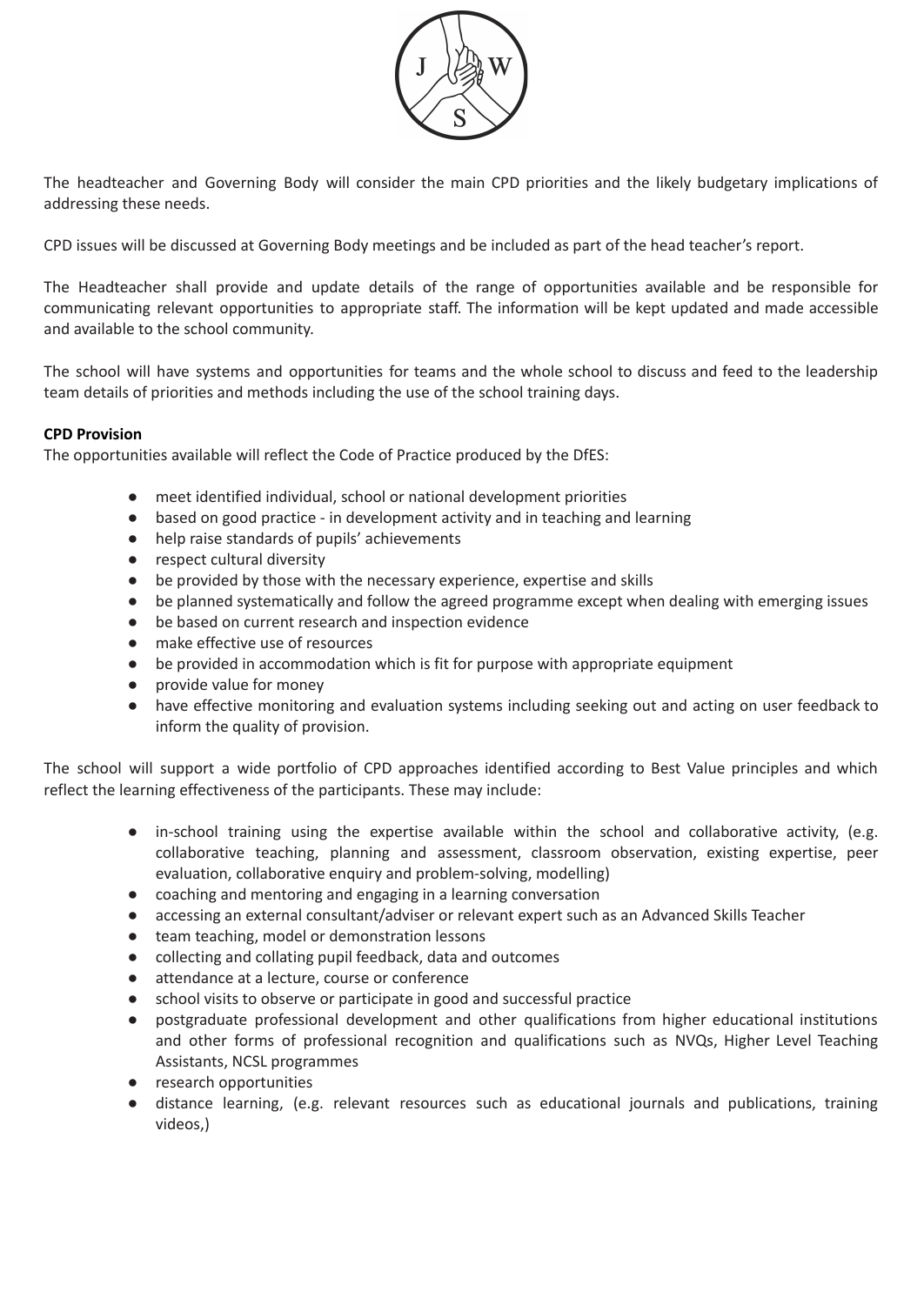

- practical experience, (e.g. national test or exam marking experience, opportunities to present a paper, contribute to a training programme, co-ordinating or supporting a learning forum or network, involvement in local and national networks, involvement with a subject or specialist association)
- external partnerships. (e.g. with a colleague, group, subject, phase, activity or school-based team meetings and activities such as joint planning, observation or standardisation, special project working group, involvement in a formal or informal partnership such as a Network Learning Community)

## **The Role of Participants**

All members of staff involved in CPD will be expected to complete an evaluation of the activity, training or course. (See appendix 1) The results of these evaluations will be used to inform future CPD decisions such as preferred providers, facilitators, venues and value for money. Participants are also expected to disseminate information to other members of staff as and when necessary.

John Watson recognises that effective CPD is an essential element of a successful school and therefore forms a vital component of the Planning, Preparation and Assessment (PPA) time allocated to all teachers. As a result there may be occasions when CPD opportunities e.g. courses, conferences, training days etc. form part or all of a teacher's allocated *PPA time.*